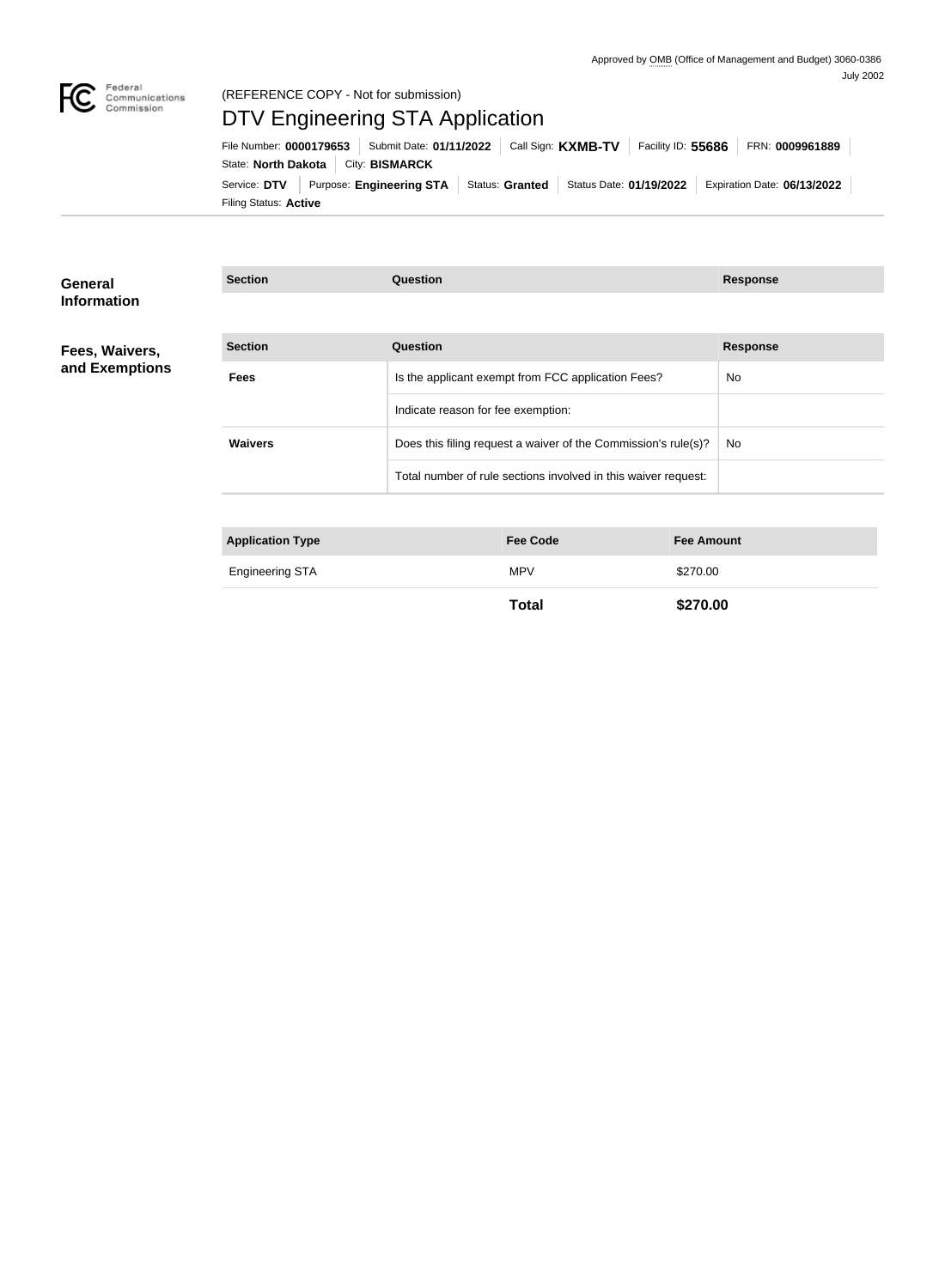#### **Applicant Information**

### **Applicant Name, Type, and Contact Information**

| <b>Applicant</b>   | <b>Address</b>                                                                                              | <b>Phone</b>      | Email             | <b>Applicant Type</b> |
|--------------------|-------------------------------------------------------------------------------------------------------------|-------------------|-------------------|-----------------------|
| Nexstar Media Inc. | Elizabeth Ryder<br>545 E JOHN CARPENTER FWY<br>SUITE 700<br><b>IRVING, TX 75062</b><br><b>United States</b> | +1 (972) 373-8800 | eryder@nexstar.tv | Corporation           |

#### **Authorization Holder Name**

 $\Box$  Check box if the Authorization Holder name is being updated because of the sale (or transfer of control) of the Authorization(s) to another party and for which proper Commission approval has not been received or proper notification provided.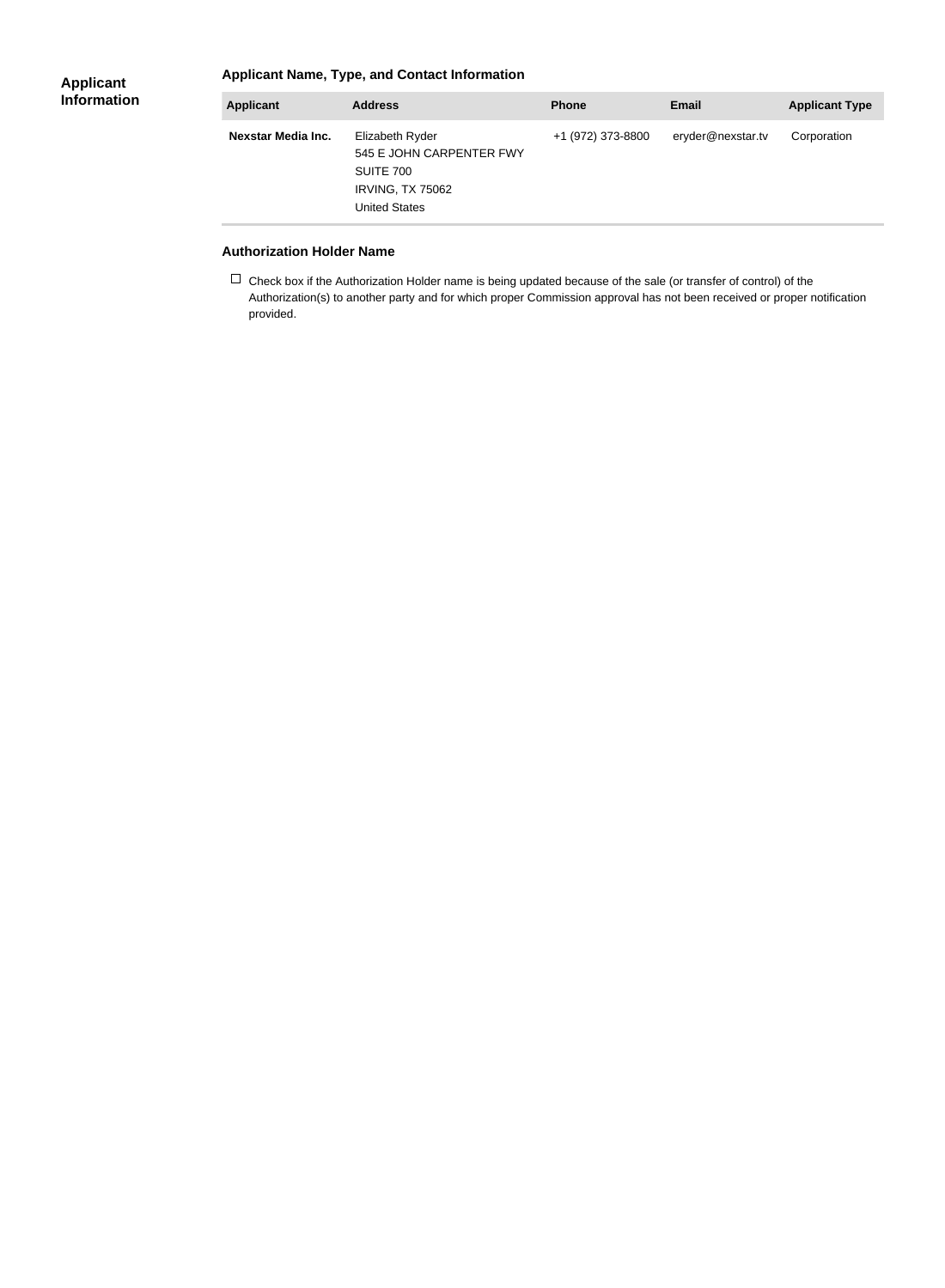| <b>Contact</b>                | <b>Contact Name</b>                                             | <b>Address</b>                                                                    | <b>Phone</b>      | <b>Email</b>      | <b>Contact Type</b>  |
|-------------------------------|-----------------------------------------------------------------|-----------------------------------------------------------------------------------|-------------------|-------------------|----------------------|
| <b>Representatives</b><br>(1) | <b>Elizabeth Ryder</b><br>General Counsel<br>Nexstar Media Inc. | 545 E John Carpenter Fwy<br>Suite 700<br>Irving, TX 75062<br><b>United States</b> | +1 (972) 373-8800 | eryder@nexstar.tv | Legal Representative |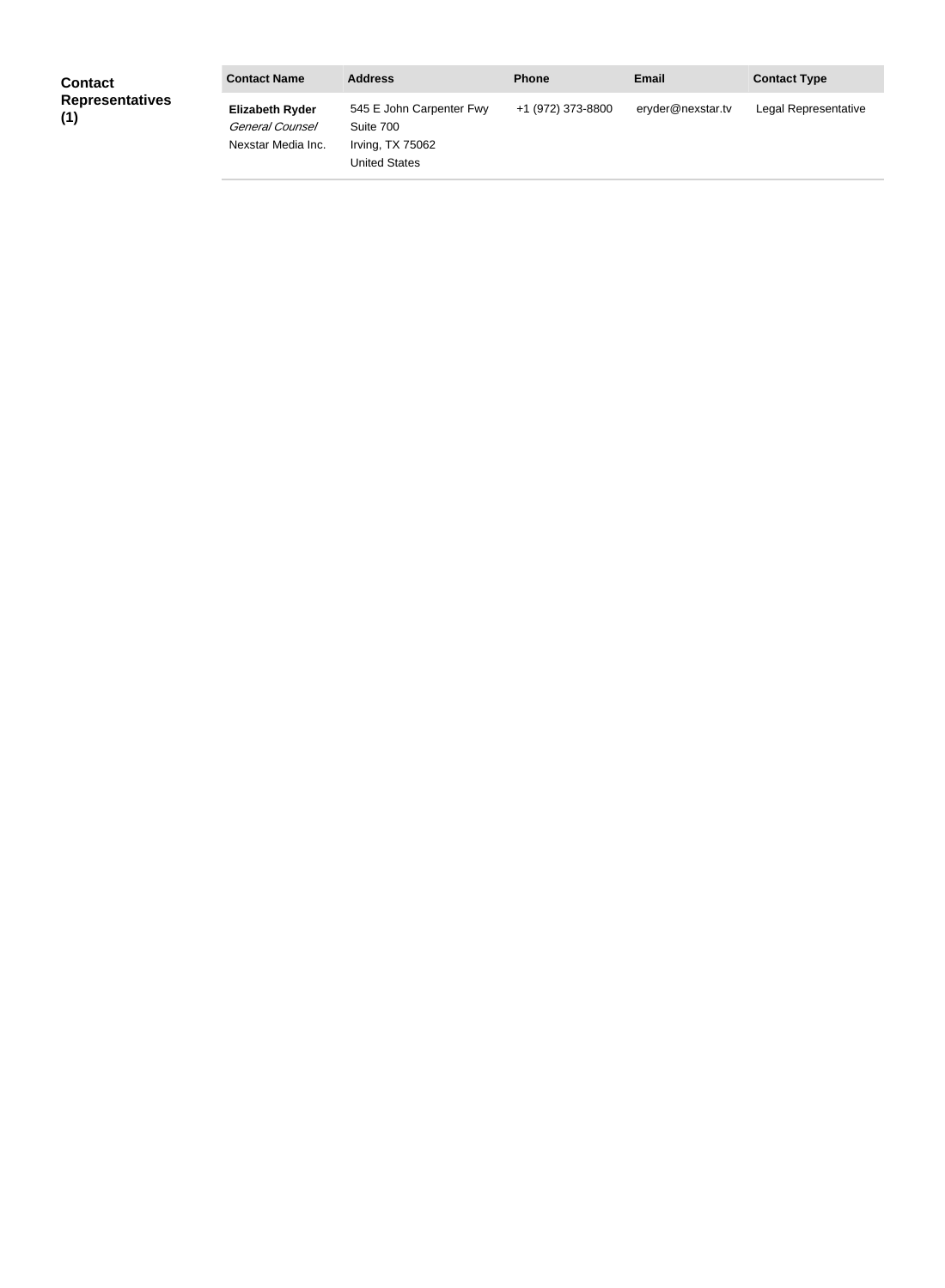| <b>Channel and</b><br><b>Facility</b><br><b>Information</b> | <b>Section</b>               | Question               | <b>Response</b>            |
|-------------------------------------------------------------|------------------------------|------------------------|----------------------------|
|                                                             | <b>Proposed Community of</b> | <b>Facility ID</b>     | 55686                      |
|                                                             | <b>License</b>               | <b>State</b>           | North Dakota               |
|                                                             |                              | City                   | <b>BISMARCK</b>            |
|                                                             |                              | DTV Channel            | 12                         |
|                                                             |                              | Designated Market Area | Minot-Bsmrck-Dcknsn(Wlstn) |
|                                                             | <b>Facility Type</b>         | <b>Facility Type</b>   | Commercial                 |
|                                                             |                              | <b>Station Type</b>    | Main                       |
|                                                             | Zone                         | Zone                   | $\overline{2}$             |

## **Primary station proposed to be rebroadcast:**

**Facility Id Call Sign City State**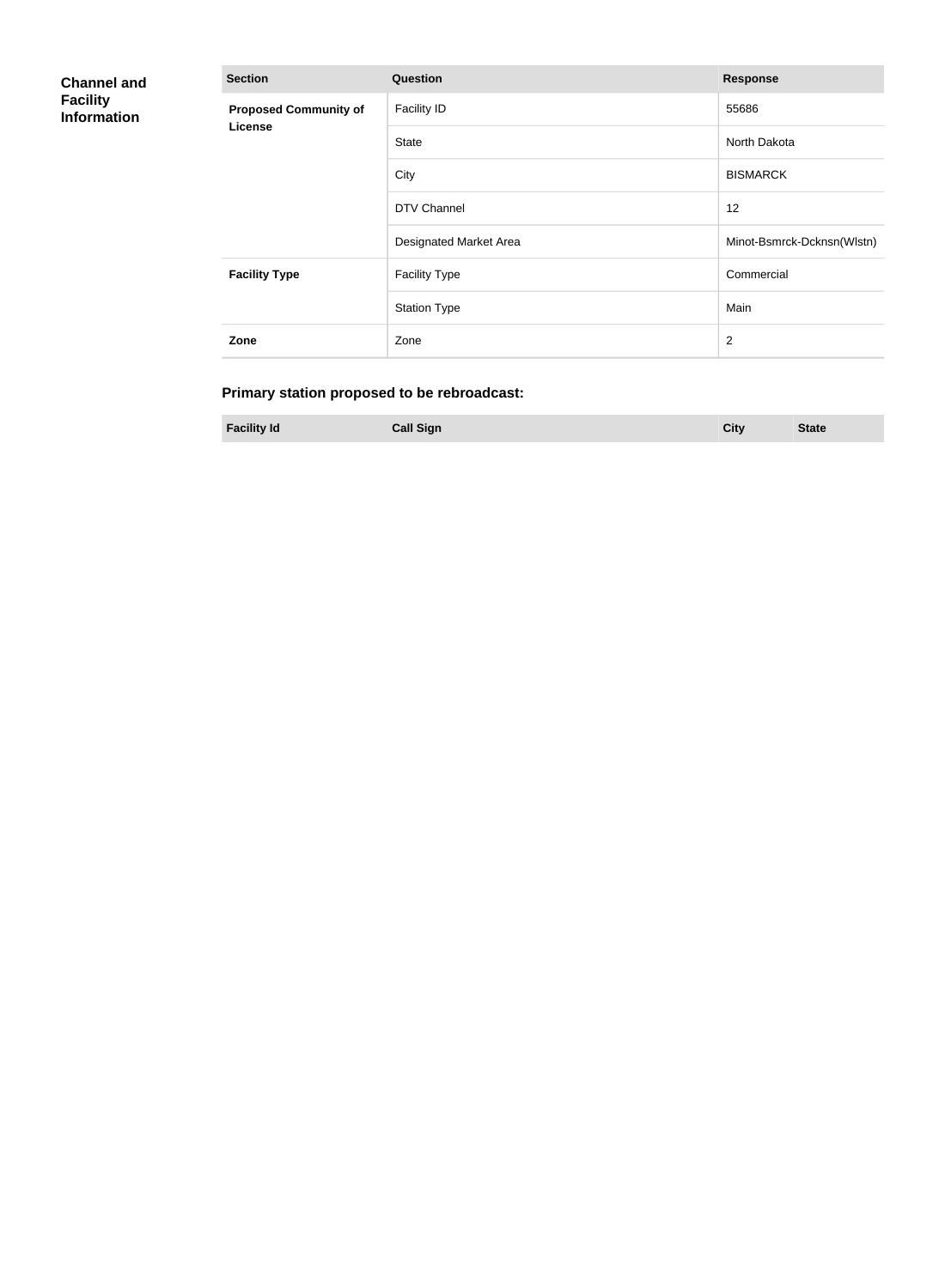| <b>Antenna Location</b> | <b>Section</b>                           | Question                                                           | <b>Response</b>                          |
|-------------------------|------------------------------------------|--------------------------------------------------------------------|------------------------------------------|
| Data                    | <b>Antenna Structure</b><br>Registration | Do you have an FCC Antenna Structure Registration (ASR)<br>Number? | Yes                                      |
|                         |                                          | <b>ASR Number</b>                                                  | 1038718                                  |
|                         | <b>Coordinates (NAD83)</b>               | Latitude                                                           | 46° 35' 23.0" N+                         |
|                         |                                          | Longitude                                                          | 100° 48' 22.0" W-                        |
|                         |                                          | Structure Type                                                     | TOWER-A free standing or<br>guyed struct |
|                         |                                          | <b>Overall Structure Height</b>                                    | 367.0 meters                             |
|                         |                                          | <b>Support Structure Height</b>                                    | 333.2 meters                             |
|                         |                                          | <b>Ground Elevation (AMSL)</b>                                     | 676.6 meters                             |
|                         | <b>Antenna Data</b>                      | Height of Radiation Center Above Ground Level                      | 351 meters                               |
|                         |                                          | Height of Radiation Center Above Average Terrain                   | 444.3 meters                             |
|                         |                                          | Height of Radiation Center Above Mean Sea Level                    | 1027.6 meters                            |
|                         |                                          | <b>Effective Radiated Power</b>                                    | 10.6 kW                                  |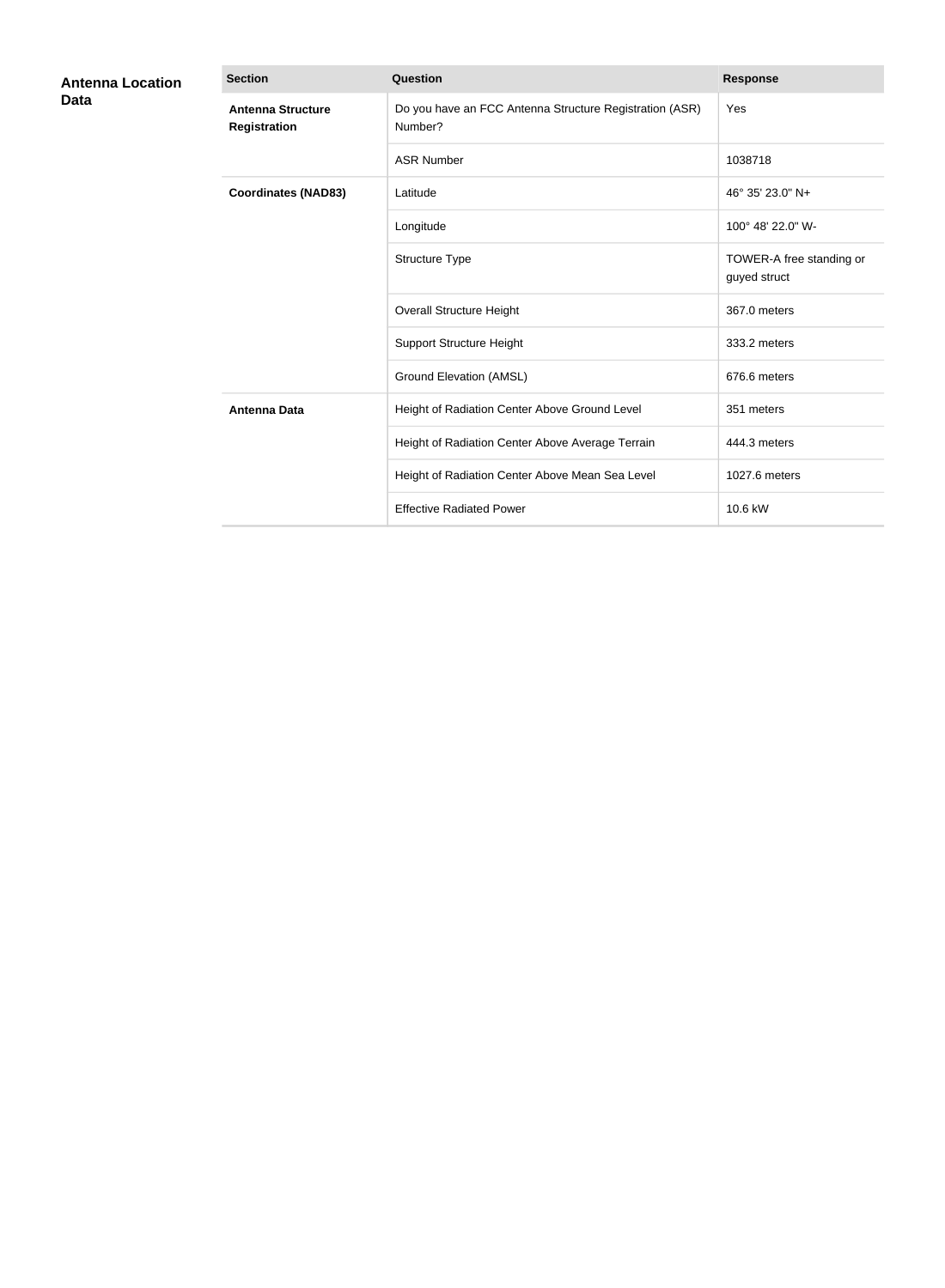| Antenna               | <b>Section</b>                                  | Question                                                                                                                                            | <b>Response</b> |
|-----------------------|-------------------------------------------------|-----------------------------------------------------------------------------------------------------------------------------------------------------|-----------------|
| <b>Technical Data</b> | <b>Antenna Type</b>                             | Antenna Type                                                                                                                                        | Non-Directional |
|                       |                                                 | Do you have an Antenna ID?                                                                                                                          | Yes             |
|                       |                                                 | Antenna ID                                                                                                                                          | 85578           |
|                       | <b>Antenna Manufacturer and</b>                 | Manufacturer:                                                                                                                                       | <b>GE</b>       |
|                       | <b>Model</b>                                    | Model                                                                                                                                               | <b>TY54A3</b>   |
|                       |                                                 | Rotation                                                                                                                                            |                 |
|                       |                                                 | <b>Electrical Beam Tilt</b>                                                                                                                         | 0.7             |
|                       |                                                 | <b>Mechanical Beam Tilt</b>                                                                                                                         | Not Applicable  |
|                       |                                                 | toward azimuth                                                                                                                                      |                 |
|                       |                                                 | Polarization                                                                                                                                        | Horizontal      |
|                       | <b>DTV and DTS: Elevation</b><br><b>Pattern</b> | Does the proposed antenna propose elevation radiation<br>patterns that vary with azimuth for reasons other than the<br>use of mechanical beam tilt? | <b>No</b>       |
|                       |                                                 | Uploaded file for elevation antenna (or radiation) pattern<br>data                                                                                  |                 |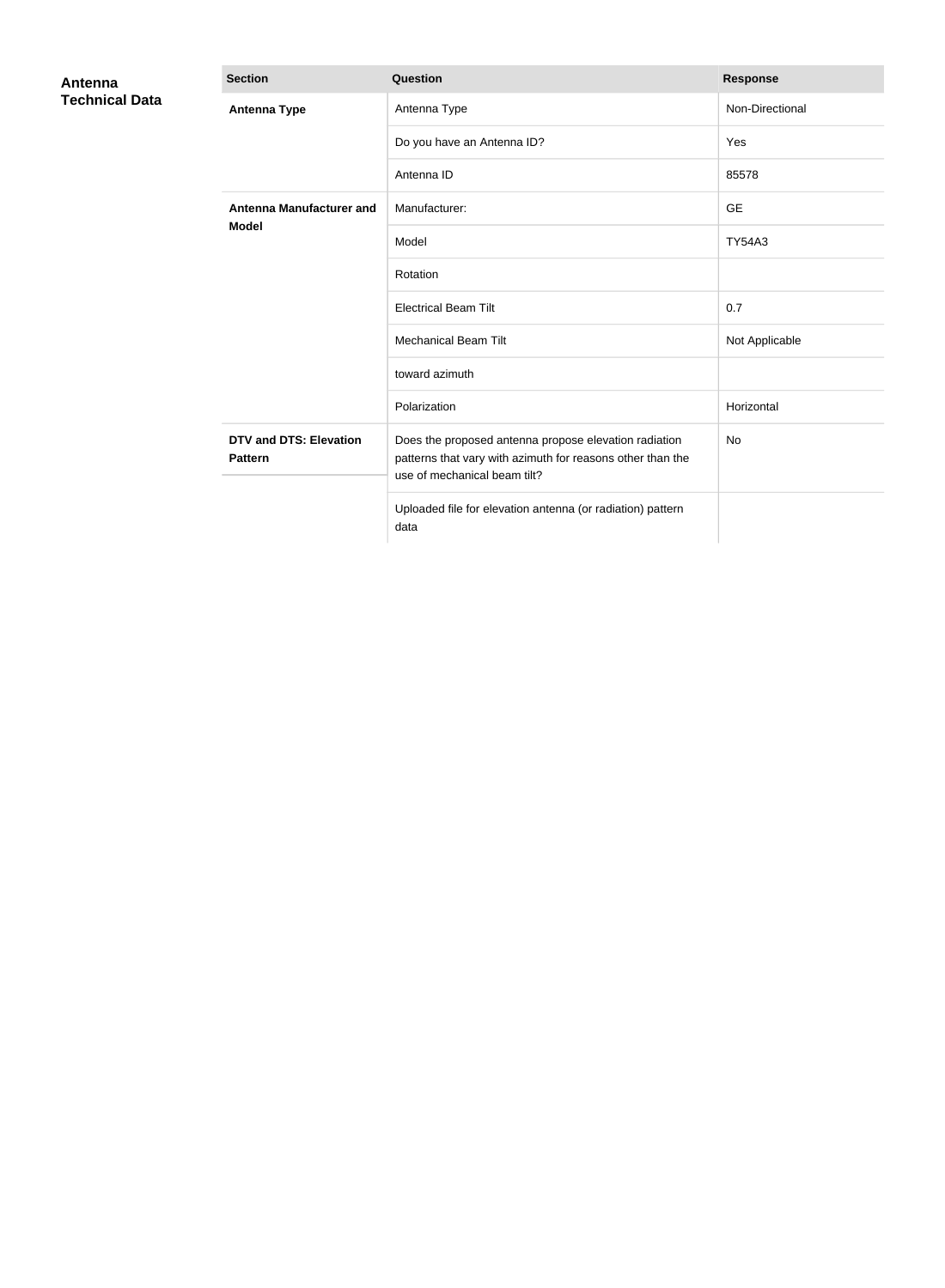| <b>General Certification</b><br>The Applicant waives any claim to the use of any particular<br><b>Statements</b><br>frequency or of the electromagnetic spectrum as against the<br>regulatory power of the United States because of the<br>previous use of the same, whether by authorization or<br>otherwise, and requests an Authorization in accordance with<br>this application (See Section 304 of the Communications Act<br>of 1934, as amended.).<br>The Applicant certifies that neither the Applicant nor any<br>other party to the application is subject to a denial of Federal<br>benefits pursuant to §5301 of the Anti-Drug Abuse Act of<br>1988, 21 U.S.C. §862, because of a conviction for<br>possession or distribution of a controlled substance. This<br>certification does not apply to applications filed in services<br>exempted under §1.2002(c) of the rules, 47 CFR. See §1.<br>2002(b) of the rules, 47 CFR §1.2002(b), for the definition of<br>"party to the application" as used in this certification §1.2002<br>(c). The Applicant certifies that all statements made in this<br>application and in the exhibits, attachments, or documents<br>incorporated by reference are material, are part of this<br>application, and are true, complete, correct, and made in<br>good faith.<br><b>Authorized Party to Sign</b><br><b>FAILURE TO SIGN THIS APPLICATION MAY RESULT IN</b><br>DISMISSAL OF THE APPLICATION AND FORFEITURE<br>OF ANY FEES PAID<br>Upon grant of this application, the Authorization Holder may<br>be subject to certain construction or coverage requirements.<br>Failure to meet the construction or coverage requirements<br>will result in automatic cancellation of the Authorization.<br>Consult appropriate FCC regulations to determine the<br>construction or coverage requirements that apply to the type<br>of Authorization requested in this application.<br>WILLFUL FALSE STATEMENTS MADE ON THIS FORM<br>OR ANY ATTACHMENTS ARE PUNISHABLE BY FINE AND<br>/OR IMPRISONMENT (U.S. Code, Title 18, §1001) AND/OR<br>REVOCATION OF ANY STATION AUTHORIZATION (U.S.<br>Code, Title 47, §312(a)(1)), AND/OR FORFEITURE (U.S.<br>Code, Title 47, §503).<br>I certify that this application includes all required and<br>Yes<br>relevant attachments.<br><b>Elizabeth Ryder</b><br>I declare, under penalty of perjury, that I am an authorized<br>General Counsel<br>representative of the above-named applicant for the<br>Authorization(s) specified above. | <b>Certification</b> | <b>Section</b> | Question | <b>Response</b> |
|---------------------------------------------------------------------------------------------------------------------------------------------------------------------------------------------------------------------------------------------------------------------------------------------------------------------------------------------------------------------------------------------------------------------------------------------------------------------------------------------------------------------------------------------------------------------------------------------------------------------------------------------------------------------------------------------------------------------------------------------------------------------------------------------------------------------------------------------------------------------------------------------------------------------------------------------------------------------------------------------------------------------------------------------------------------------------------------------------------------------------------------------------------------------------------------------------------------------------------------------------------------------------------------------------------------------------------------------------------------------------------------------------------------------------------------------------------------------------------------------------------------------------------------------------------------------------------------------------------------------------------------------------------------------------------------------------------------------------------------------------------------------------------------------------------------------------------------------------------------------------------------------------------------------------------------------------------------------------------------------------------------------------------------------------------------------------------------------------------------------------------------------------------------------------------------------------------------------------------------------------------------------------------------------------------------------------------------------------------------------------------------------------------------------------------------------------------------------------------------------------------------------------|----------------------|----------------|----------|-----------------|
|                                                                                                                                                                                                                                                                                                                                                                                                                                                                                                                                                                                                                                                                                                                                                                                                                                                                                                                                                                                                                                                                                                                                                                                                                                                                                                                                                                                                                                                                                                                                                                                                                                                                                                                                                                                                                                                                                                                                                                                                                                                                                                                                                                                                                                                                                                                                                                                                                                                                                                                           |                      |                |          |                 |
|                                                                                                                                                                                                                                                                                                                                                                                                                                                                                                                                                                                                                                                                                                                                                                                                                                                                                                                                                                                                                                                                                                                                                                                                                                                                                                                                                                                                                                                                                                                                                                                                                                                                                                                                                                                                                                                                                                                                                                                                                                                                                                                                                                                                                                                                                                                                                                                                                                                                                                                           |                      |                |          |                 |
|                                                                                                                                                                                                                                                                                                                                                                                                                                                                                                                                                                                                                                                                                                                                                                                                                                                                                                                                                                                                                                                                                                                                                                                                                                                                                                                                                                                                                                                                                                                                                                                                                                                                                                                                                                                                                                                                                                                                                                                                                                                                                                                                                                                                                                                                                                                                                                                                                                                                                                                           |                      |                |          |                 |
|                                                                                                                                                                                                                                                                                                                                                                                                                                                                                                                                                                                                                                                                                                                                                                                                                                                                                                                                                                                                                                                                                                                                                                                                                                                                                                                                                                                                                                                                                                                                                                                                                                                                                                                                                                                                                                                                                                                                                                                                                                                                                                                                                                                                                                                                                                                                                                                                                                                                                                                           |                      |                |          |                 |
|                                                                                                                                                                                                                                                                                                                                                                                                                                                                                                                                                                                                                                                                                                                                                                                                                                                                                                                                                                                                                                                                                                                                                                                                                                                                                                                                                                                                                                                                                                                                                                                                                                                                                                                                                                                                                                                                                                                                                                                                                                                                                                                                                                                                                                                                                                                                                                                                                                                                                                                           |                      |                |          | 01/11/2022      |